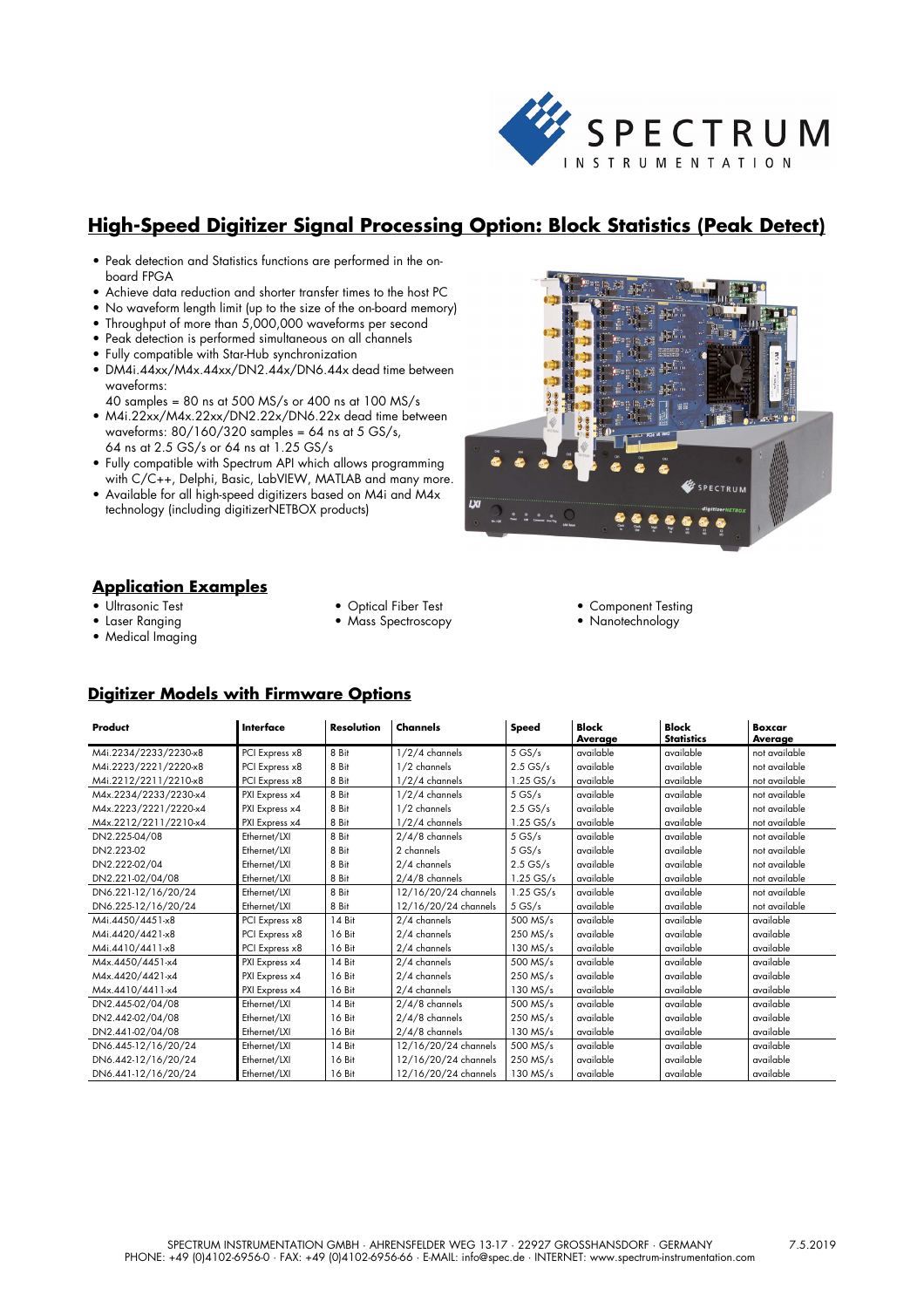#### **Simplified Block Diagram**

The following block diagram shows the general structure and data flows of the M4i/M4x based digitizer hardware. When running in the standard digitizer configuration the signal processing block simply consists of a bypass handing the input data to the memory controller without further calculations.



# **General Information**

The Block Statistics and Peak Detection Module implements a widely used data analysis and reduction technology in hardware. Each block is scanned for its minimum and maximum peak and a summary date set that includes the minimum, maximum, average, timestamps and position information is stored in memory.

The complete Block Statistics and Peak Detection process is done inside the FPGA of the digitizer producing no CPU load at all. This data reduction process decreases the amount of data that needs to be transferred to the host PC further reducing CPU demand and speeding up measurement times.

The signal processing firmware also includes the standard digitizer firmware so that normal digitizer operation can be performed with no limitations.